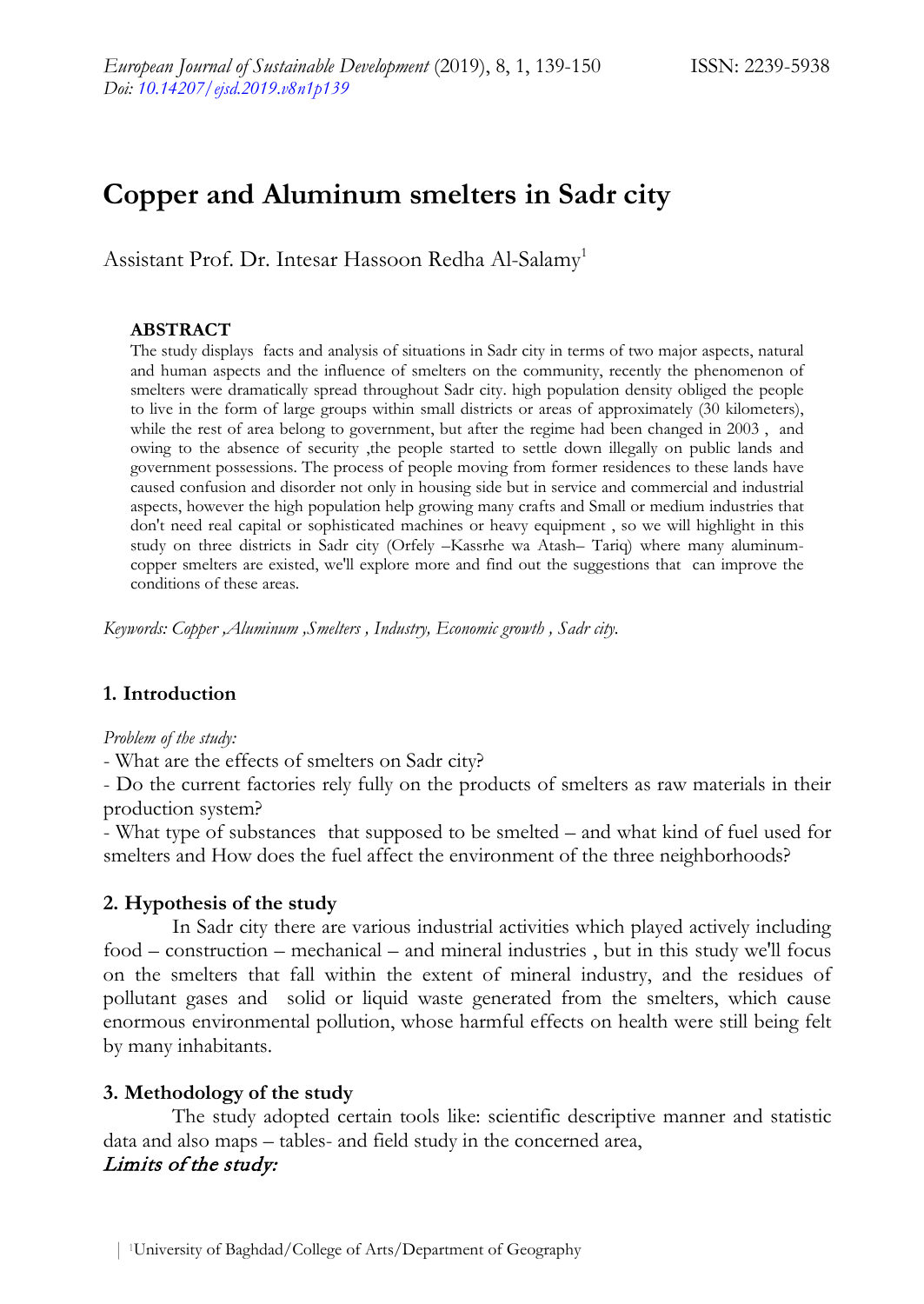The study dealt with an area of almost (30) square kilometers in period of time (2003- 2017), Sadr City lies in northern- eastern part of Baghdad city, It is one of nine major sectors in Baghdad, it has rectangular territory shape extending from north-east to southwest of Baghdad, it flanked by (Qanat Al-Jaish line) to the west, (Al- Seddha Al-Turabia area) to the east, (Baghdad Al-Jidida city) to the south, (Sha'ab area) to the north , as it shown in map(1) *(* City hall of Sadr city, , 9-11-2017*)*.



*Map 1. Location of Al-Sader City in Baghdad Source : Municipality of Baghdad , Basic designing maps, Section of geographical data, administrative boundaries of Baghdad, 2016.*

#### **4. First aspect:**

#### **4.1 Definition of smelters and its working mechanism:**

The smelter is a machine designed for smelting metals like (aluminum and copper), it is very much similar to a giant basin with legs pinned on the ground, the smelter is equipped with a lid on top of it, at the bottom there is hole to pour the smelted metals into the molds when the metals turn completely in the form of liquid, as it illustrated in the image (1).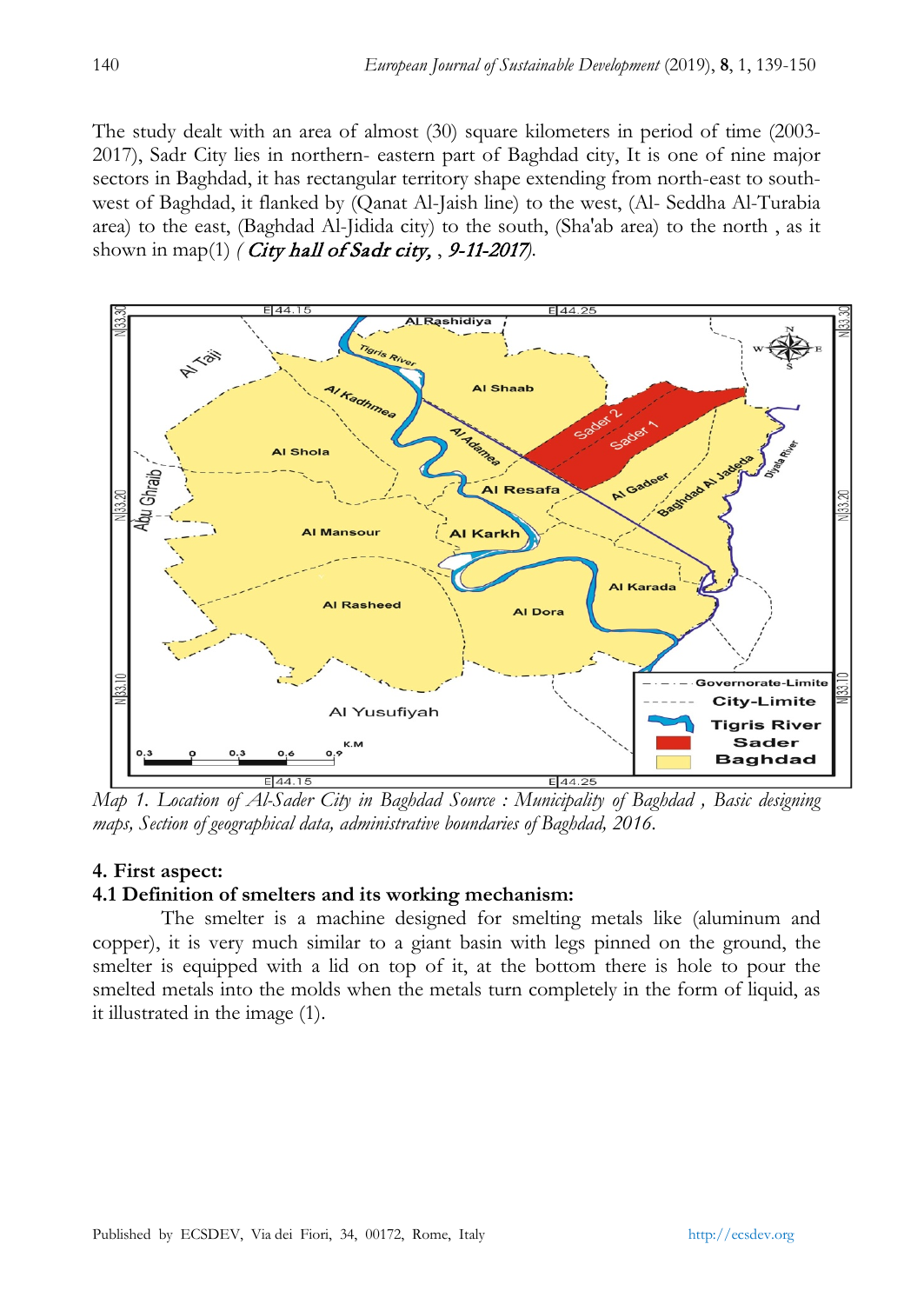

*Figure 1 The Smelter described in the study Source: Field study in the Area of study , 5-11-2017.*

The operation get started when the blower (which is connected by tube on the side of the smelter, and it requires a substantial amount of electric power), puffs hot air stream as rotary movement way, meanwhile the smelter will flush fuel (black oil) by small tube installed inside of it, during that, the hot air is going to meet and mix with fuel that coming out of the tube, it's worth mention the ignition of fuel should be implemented manually , image (2) shows the shape of smelter.



*Fig. 2 Explain how to set the fire on inside the Smelter Source: Field study in the Area of study, 5- 11-2017.* 

After that, the worker stuffs metal scrap (ruined pieces contain aluminum and copper) in the smelter, it take to be completely smelted

for a period of between half an hour to one hour, then it will be taken outside and poured into molds to cool it off , the alloys of copper or Aluminum will be extracted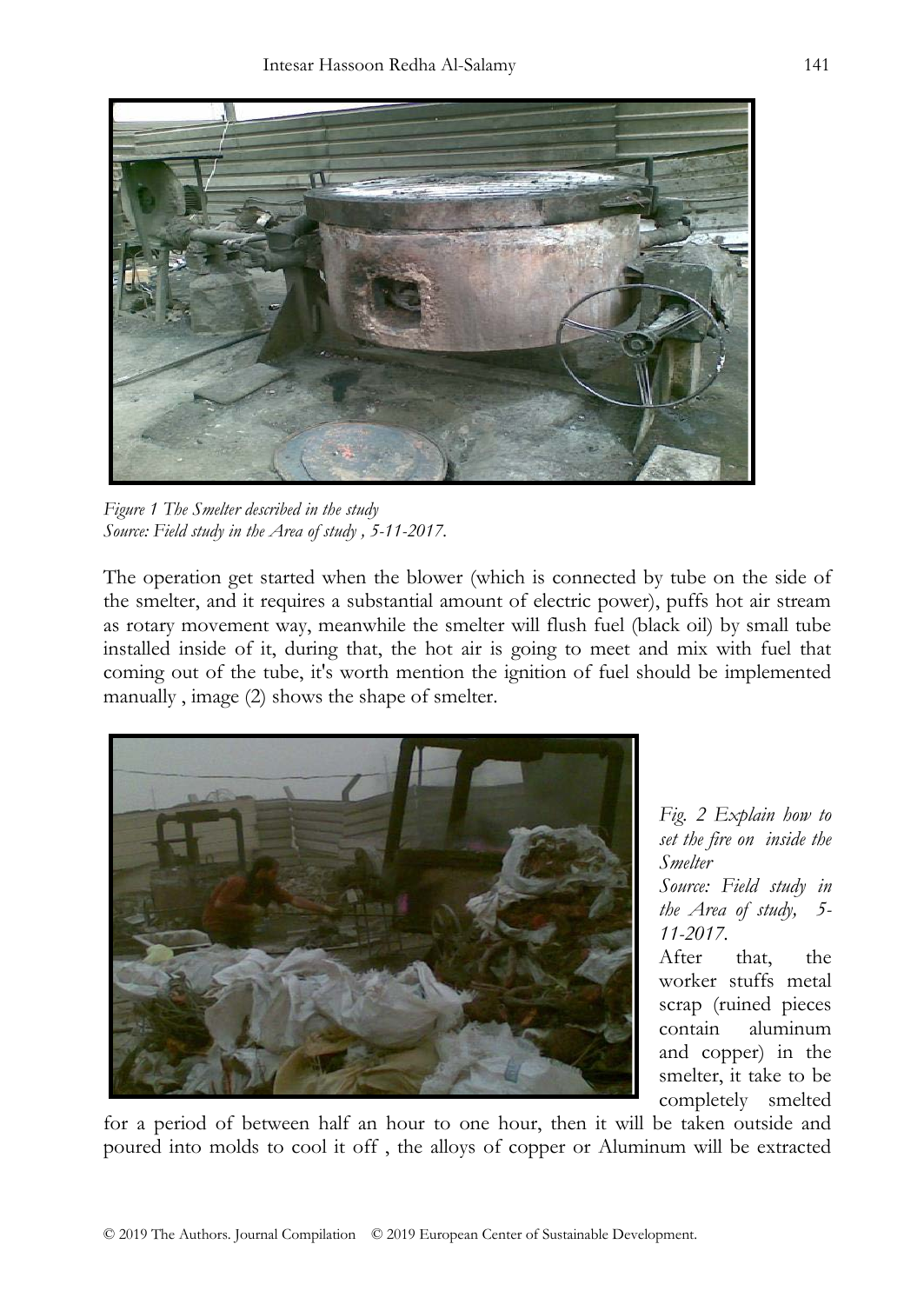from the molds later , then the worker accumulate alloys up and send them to the factories to be manufactured for different uses (*Field Study*, 15-10-2017), image (3)



*Fig. 3 shows the Smelted metal moldsSource: Field study in the Area of study, 5-11 Source: Field study in the Area of study, 5-11-2017.*

#### **4.2 Spatial Distribution of Smelters in Sadr City A- Orfely District :**

Through the field study, it turns out , that there are 20 smelters in 2003-2007, (11) aluminum smelters and (9) copper smelters, each smelter has (4) foremen (skillful workers) and (8) unskilled workers, the daily production rate has reached to (20) molds of aluminum and (18) molds of copper per day, as it illustrated in table (1) and map (2), but because of the war and critical living conditions of the country starting from 2003, many of metal items and tools got damaged and the old devices and tools that stopped working or lost its efficiency should be disposed of them, and there is nothing to do about it just sending them to the "scrapyard" (it is place for gatherin[g recyclable](https://en.wikipedia.org/wiki/Recyclable) materials left over from consumption or unwanted materials, such as parts of vehicles, buildings, etc..), the junk at the end find its way to the street vendors who collect coppers and aluminum and sold them to special market called (Sooq Al-Wekfeh) in Orfely district, and finally the scrap is delivered to the smelters. the image (4) shows that, so Orfely area has been known for the abundance of smelted substances specially that had been used during 2003 war, most of copper and aluminum were extracted from remnants of munitions, so this period led to an increase in the number factories which dealt with processed (Copper or Aluminum Alloys) that were parts of house tools. (Field Study, 15-10-2017*)*.

In 2008 and beyond, the smelters had been decreased in Orfely zone, only 3 of them remained, (1) copper smelter and (2) aluminum smelter, while the number of workers per smelter shrunk to 2 skillful workers (foremen) and 6 unskilled workers, as for the production, it also declined to (15) Aluminum molds and (10) copper molds per day, as it shown in table (1), map (3) .( Field Study ,15-10-2017*)*.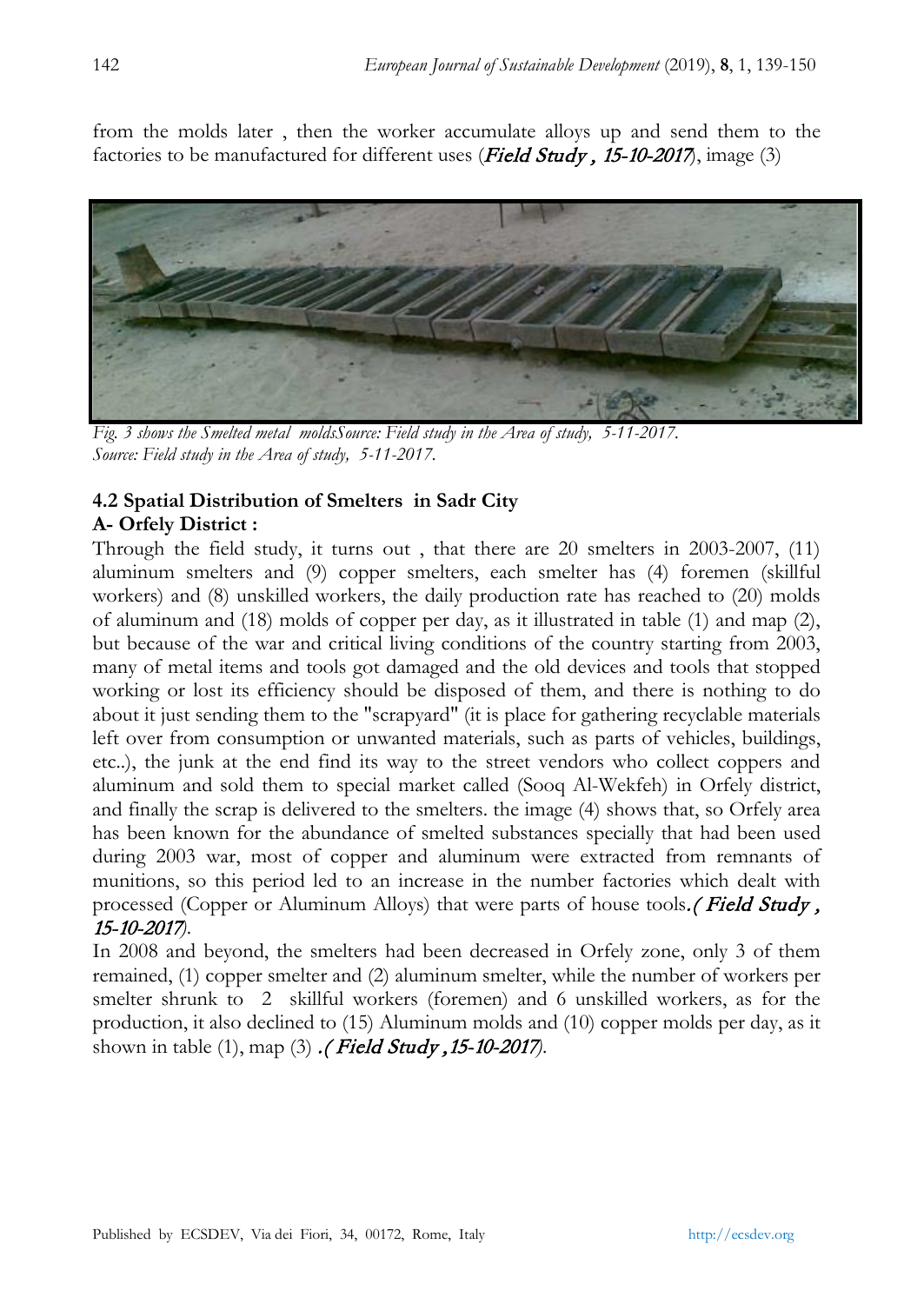

*Map 2. Distribution of The Smelter of Copper and Aluminum from 2003—2007 at the field study Source: Researcher's work based on field study.* 



*Map 3. Distribution of The Smelter of Copper and Aluminum from 2008—2017 at the field study Source: Researcher's work based on field study.*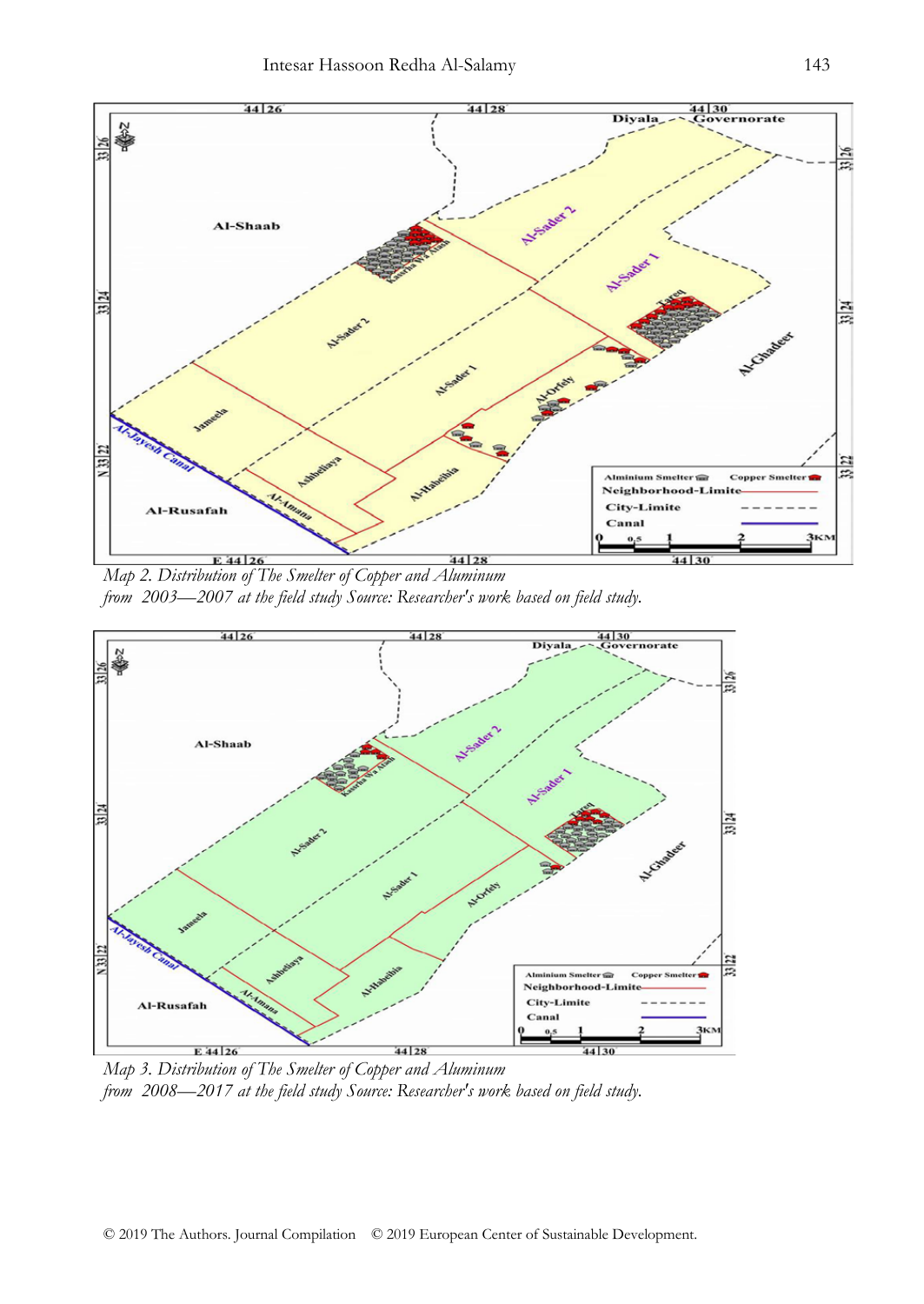

*Figure 4. shows the street vendors sell the ruined metal (scrap) in market (Sooq Al-Wekfeh)in Orfely district Source: field study in the Area of study, 5-11-2017*

**Table 1.** The quality and the amount of production and number of smelters and workers in study area (2003-2007) and (2008-2017)

| district |         |  |                  |     |                |    | Type of Number of smelters Number of workers |         |                       |    | The amount of production |                            |               |    |
|----------|---------|--|------------------|-----|----------------|----|----------------------------------------------|---------|-----------------------|----|--------------------------|----------------------------|---------------|----|
|          | smelter |  |                  |     |                |    |                                              |         |                       |    | for smelters             |                            |               |    |
|          |         |  | (1)C             |     | C              |    |                                              |         |                       |    |                          | The production The         |               |    |
|          |         |  | A                |     | А              |    |                                              |         |                       |    |                          | of molds per production of |               |    |
|          |         |  | $2003 -$<br>2007 |     | 2008-<br>2017  |    | Skillful<br>unskilled                        |         | Skillful<br>unskilled |    | day                      |                            | molds per day |    |
|          |         |  |                  |     |                |    |                                              |         |                       |    |                          |                            | C             |    |
|          |         |  |                  |     |                |    | 2003                                         | $-2007$ | 2008                  |    | А                        |                            | A             |    |
|          |         |  |                  |     |                |    |                                              |         | 2017                  |    | 2003                     |                            | 2008          |    |
|          |         |  |                  |     |                |    |                                              |         |                       |    | 2007                     |                            | 2017          |    |
| Orfely   | A       |  | 9                | 11  |                | 2  | $\overline{4}$                               | 8       | 2                     | 6  | 18                       | 20                         | 10            | 15 |
|          | C       |  |                  |     |                |    |                                              |         |                       |    |                          |                            |               |    |
| Kassrah  | A       |  | 15               | 35  | $\overline{4}$ | 14 | $\overline{4}$                               | 8       | 4                     | 6  | 22                       | 35                         | 12            | 22 |
| wa       | C       |  |                  |     |                |    |                                              |         |                       |    |                          |                            |               |    |
| Attash   |         |  |                  |     |                |    |                                              |         |                       |    |                          |                            |               |    |
| Tariq    | А       |  | 15               | 65  | 8              | 22 | 8                                            | 16      | $\overline{4}$        | 8  | 15                       | 30                         | 8             | 15 |
|          | C       |  |                  |     |                |    |                                              |         |                       |    |                          |                            |               |    |
| Total    |         |  | 39               | 111 | 13             | 38 | 16                                           | 32      | 10                    | 20 | 55                       | 85                         | 30            | 52 |

*Source: The table made by personal effort of the researcher based on the data of field study in the study area 5-11- 2017.*

# B- Kassrhe Wa Atash district :

It is one of study areas that has some smelters, as it shown in table (1), the phenomenon of spreading smelters in 2003-2007, took its highest rate when the total amount of smelters was (50) smelters, (35) aluminum smelters and (15) copper smelters each smelter has (4) foremen (skillful workers) and (8) unskilled workers, the daily production rate had reached to (35) molds of aluminum and (22) molds of copper per day, as it illustrated in table (1) and map (2), note that the production rate is high due to most factories of (doors – windows –plates, etc.), which are concentrated in this area, rely

 <sup>(1)</sup> C means copper, A means Aluminum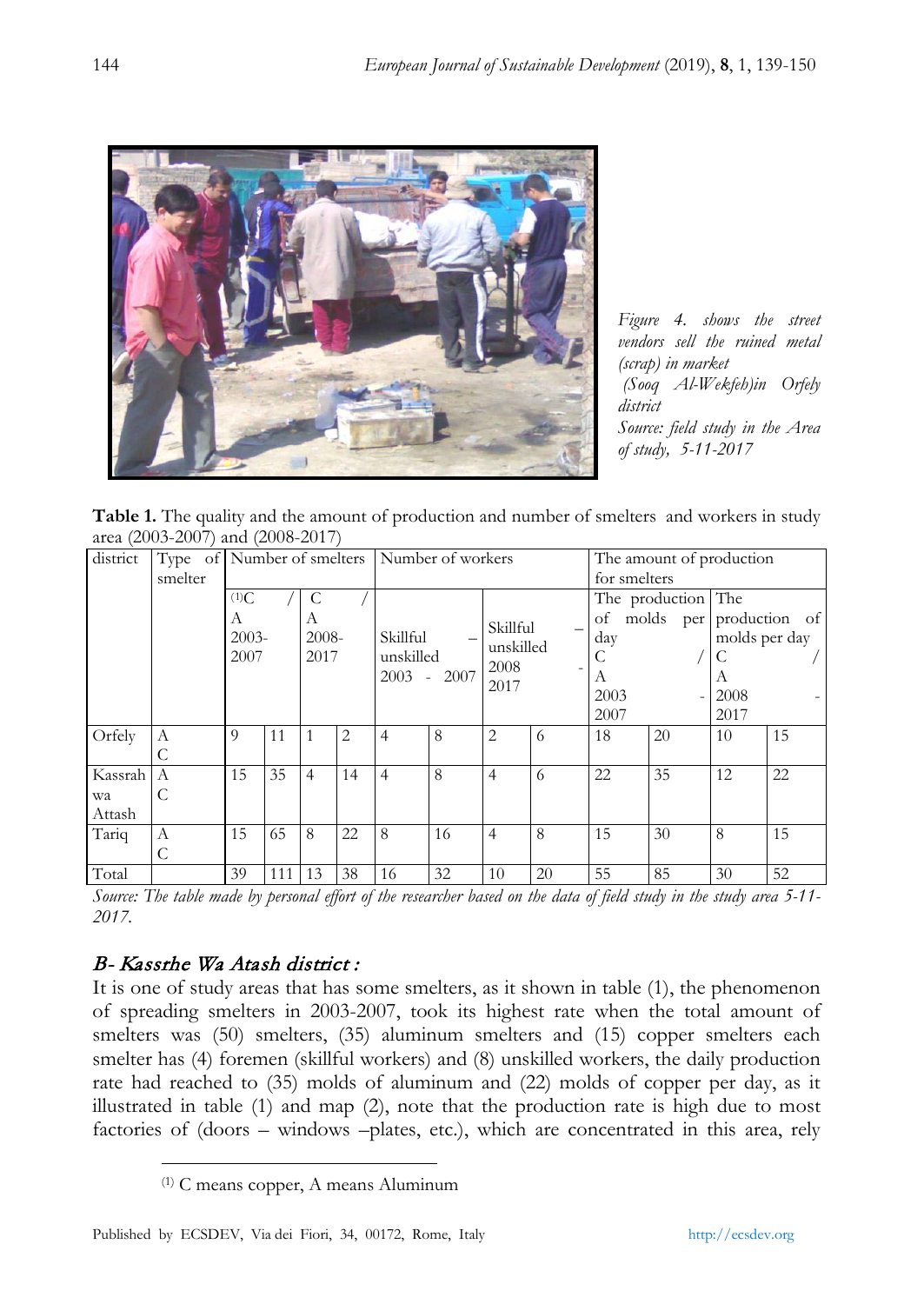mainly on the smelters production, like we said before the abundance of factories and industrial facilities had encouraged businessmen to establish smelters nearby. But since 2008 till 2017, the smelters were reduced because they are polluting the environment and many oversight committees were formed by municipality councils of Sadr city, according to the field study and what remains of smelters now, are (18), (4) copper smelters and (14) aluminum smelters, and the number of workers is (4) skillful workers and (6) unskilled workers for each smelter, and the production rate is (22) aluminum molds and (12) copper molds for one day, as it shown in map (3).

### *C- Tareq district*

It is the third study area that took the interest of the searcher, the table (1) shows the distribution of smelters, in this area the smelters are evenly spread and adjacent to eastern area called "Seddhe", the study shows that the number of smelters between 2003- 2007 was (80) smelters, (65) of them were aluminum smelters and the rest of them (15) are copper smelters, as it demonstrated in map (2), the number of working people in each smelter was (8) skillful workers and (16) unskilled workers, and the production rate for one day was about (30)molds of aluminum and (15) molds of copper, we can see the high production came from the availability of popular and local market that sell recyclable metals (scrap) besides multitude of street vendors scattering around this area (Tareq) and (Seddhe) area . in spite of the hazard that might follow this career, many people joined this risky job because of tough living conditions and the effects of poor education in the area .

In 2008 and beyond (till 2017) the number of smelters had fallen to (30) smelters spread just like before (spread out in a straight way) and adjacent to the (Seddhe Turabia) area , (8) of them were copper smelters and (22) were aluminum smelters and the working people is (4) skillful workers and (8) unskilled workers for each smelter, and the production rate was (15) aluminum molds and (8) copper molds for one day, as it shown in map (3).

# **5. Second aspect:** Economic effect of the smelters on the study area **5.1 Manpower**

Table (1) shows that smelters were good source of jobs opportunities, they provide livelihood for many families, since its appearance until 2017, no one can deny the interrelation between smelters and people, whenever the smelters goes up, the number of workers increases, The booming period of this industry was (2003-2007), the total number of workers for each smelter in the three areas (Orfely, Kassrhe wa Atash, Tareq) had reached respectively (12, 12, 24) distributed between skilled and unskilled workers, as it indicated in table (1), but after 2008 and subsequent, many circumstances had been changed ,the piles of junk and ruined metal pieces had diminished gradually, the number of workers per smelter went down in the three areas (Orfely, Kassrhe whe Atash, Tareq) which became respectively (8, 10, 12) distributed between skilled and unskilled workers as it illustrated in table (1), and the reason for the decline in the number of smelters currently was the scarcity of copper or aluminum materials that most factories lean on and increasing direct importation and Non-imposition of taxes on foreign goods. (Field study ,5/11/2017)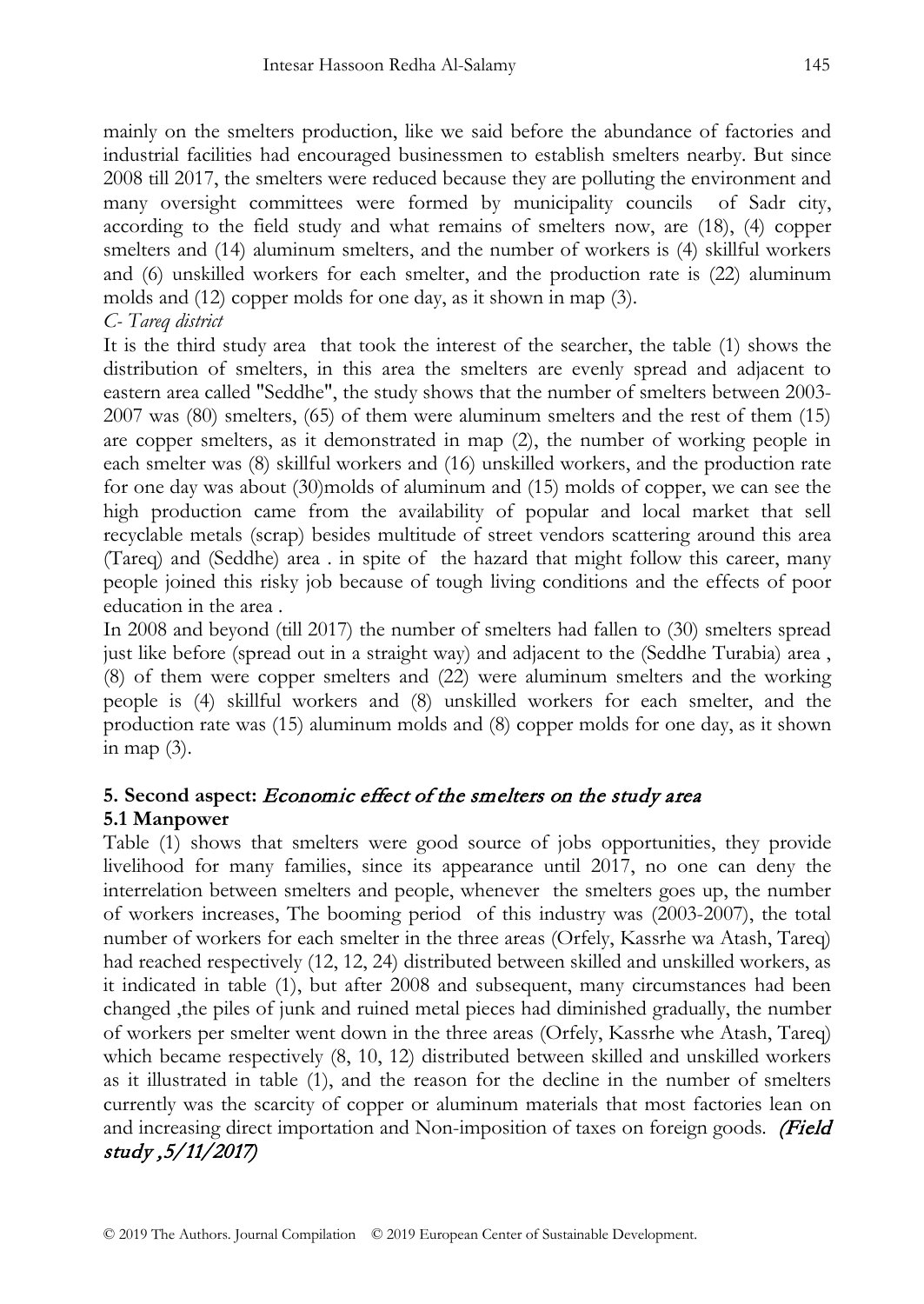#### **5.2 The amount of raw material (metal pieces that contain copper or aluminum)**

Table (1) shows ,that the quantity of copper and aluminum (extracted from scrap) was at the highest rate during the period of study (2003-2007), because the metals (ruined – old metal pieces in which contain, most of its parts, copper or aluminum) were plentiful, as it mentioned before, and the production rate for one smelter in the three districts (Orfely, Kassrhe whe Atash, Tareq) was respectively (18-22-15) molds of copper while the aluminum the production rate was respectively (20-35-30) molds, but after 2008 and beyond till (2017), the production of the same districts had dropped significantly, it reached to (10-12-8) molds of copper, and the aluminum production for the same districts was respectively (15-22-15), as it shown in table (1), and the reason for the reduction of aluminum and copper production was the scarcity of copper or aluminum materials that were more available than the present, and increasing imported goods at cheap prices because it is not subject to customs fees. (Field study ,5/11/2017)

#### **5.3 Increasing the number of smelters**

Table (2) refers to the numbers of smelters of copper in the study area (three districts : Orfely, Kassrhe wa Atash, Tareq) during (2003-2008) was respectively  $(1 - 3 - 1)$ , and the smelters of aluminum was respectively  $(2 - 4 - 3)$  for the same places and time. But between  $2008 - 2017$  the number of copper smelters in the same mentioned areas was respectively  $(1 - 2 - 1)$  and the aluminum smelters was respectively  $(5 - 8 - 7)$ , This increase came as a result of the critical circumstances of our country, the abundance of sources substances led to the emergence of many factories in the study area .(Field study ,5/11/2017)**.**

| $\rm No$       | Districts     | Number of aluminum & copper | number of aluminum & copper |  |  |
|----------------|---------------|-----------------------------|-----------------------------|--|--|
|                |               | smelters in the period      | smelters in the period      |  |  |
|                |               | Copper - Aluminum           | Copper - Aluminum           |  |  |
|                |               | $(2003 - 2007)$             | $(2008 - 2017)$             |  |  |
|                | Orfely        |                             | $-5$                        |  |  |
| $\overline{2}$ | Kassrhe<br>Wa |                             |                             |  |  |
|                | Atash         |                             | - 8                         |  |  |
|                | Tareq         | ۰                           |                             |  |  |
| Total          |               |                             | -20                         |  |  |

**Table 2.** number of smelters between (2003 -2007) and (2008 – 2017)

*Source: The table is made by personal effort of the researcher based on the data of field study.*

#### **5.4 The Capital:**

There is variation in the prices of scrap (from which copper & aluminum are extracted), for instance, the purchase price of kilo of copper in the period (2003 -2007) was (1,500) Dinars , while the aluminum , for the same period, was (500) Dinars , but in the period (2008- 2017) the price of kilo of copper went up to (2,500) Dinars and the aluminum was (750) Dinars , as it shown in table (3), if we compare between the first and second period (2003-2007 and 2008-2017), we will see the prices of first period are low but the prices getting raised during (2008-2017), the reason is already explained , in the first period the sources of junk (containing copper and aluminum) were widely available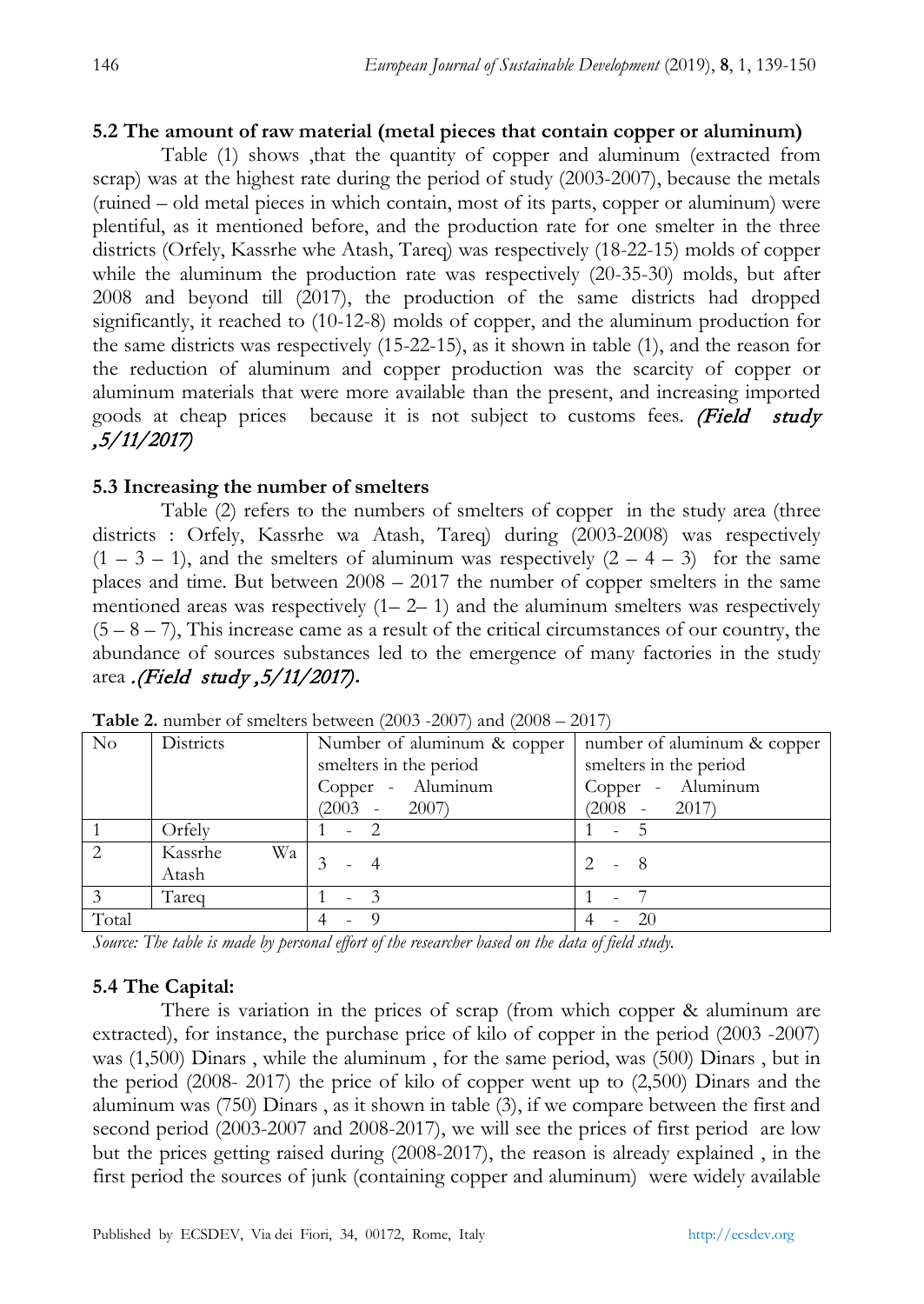which leads to low stable prices, while (Unlike the situation in 2003-2007) in the second period the primary substances were notably decreased, as a result of this, the copper and aluminum prices rose significantly.

| Table 5. The prices of juing to the perious (2005–2007) and (2000–2017) |                  |                   |                   |  |  |  |  |
|-------------------------------------------------------------------------|------------------|-------------------|-------------------|--|--|--|--|
|                                                                         | No Districts     | The price of kilo | The price of kilo |  |  |  |  |
|                                                                         |                  | Copper - aluminum | Copper - aluminum |  |  |  |  |
|                                                                         |                  | $(2003 - 2007)$   | $(2008 - 2017)$   |  |  |  |  |
|                                                                         | Orfely           | $1,500 - 500$     | $2,500 - 750$     |  |  |  |  |
| 2                                                                       | Kassrhe wa Atash | $1,500 - 500$     | $2,500 - 750$     |  |  |  |  |
| -3                                                                      | Tareg            | $1,500 - 500$     | $2,500 - 750$     |  |  |  |  |
|                                                                         | Total            | $1,500 - 500$     | $2,500 - 750$     |  |  |  |  |

**Table 3. The prices of junk to the periods (2003 -2007) and (2008- 2017)**

*Source: The table is made by personal effort of the researcher based on the data of field study*

### **6. Third aspect**

# **6.1 Residues of smelters and their negative environmental effects**

The concept of environmental pollution is the damages and bad effects originated from the sophistication of life and development of all aspects, this cause pollution, but to know more about the extent of environmental pollution, we should recognize first between "environment" and "pollution" concept.

Many studies and researches defined environment as the aggregate of surrounding things and conditions which constitute part of the world, that would the human [affect and be](http://context.reverso.net/translation/english-arabic/both+affect+and+be+affected+by)  [affected by](http://context.reverso.net/translation/english-arabic/both+affect+and+be+affected+by) environment circumstances.

# (Abu Beker Seddiq Salem, Nebil Mahmood Abdulmonam,1989,P.26-27*)*

As for the concept of pollution , it is identified as introduction of contaminants into the natural environment that cause adverse changes. So the action of [pollution](https://www.merriam-webster.com/dictionary/polluting) is the environmental contamination with man-made waste and it couldn't has the ability to cope with the waste via self- healing process.(Organization of Arab petroleum Exporting countries,1982,P.29).

# The pollution can be classified into several types , as indicated below: *(*Abu Beker Seddiq Salem, Nebil Mahmood Abdulmonam,1989,P.29**)**.

- 1. [Air pollution](https://en.wikipedia.org/wiki/Air_pollution)
- 2. [Water pollution](https://en.wikipedia.org/wiki/Water_pollution)
- 3. [Soil contamination](https://en.wikipedia.org/wiki/Soil_contamination)
- 4. Food contamination
- 5. [Radioactive contamination](https://en.wikipedia.org/wiki/Radioactive_contamination)
- 6. [Noise pollution](https://en.wikipedia.org/wiki/Noise_pollution)
- 7. [Visual pollution](https://en.wikipedia.org/wiki/Visual_pollution)

What matters here in this study is the pollution caused by smelters in the study area, the pollution of smelters can be summarized into three types:

- 1. [Air pollution](https://en.wikipedia.org/wiki/Air_pollution)
- 2. Noise pollution
- 3. Visual pollution.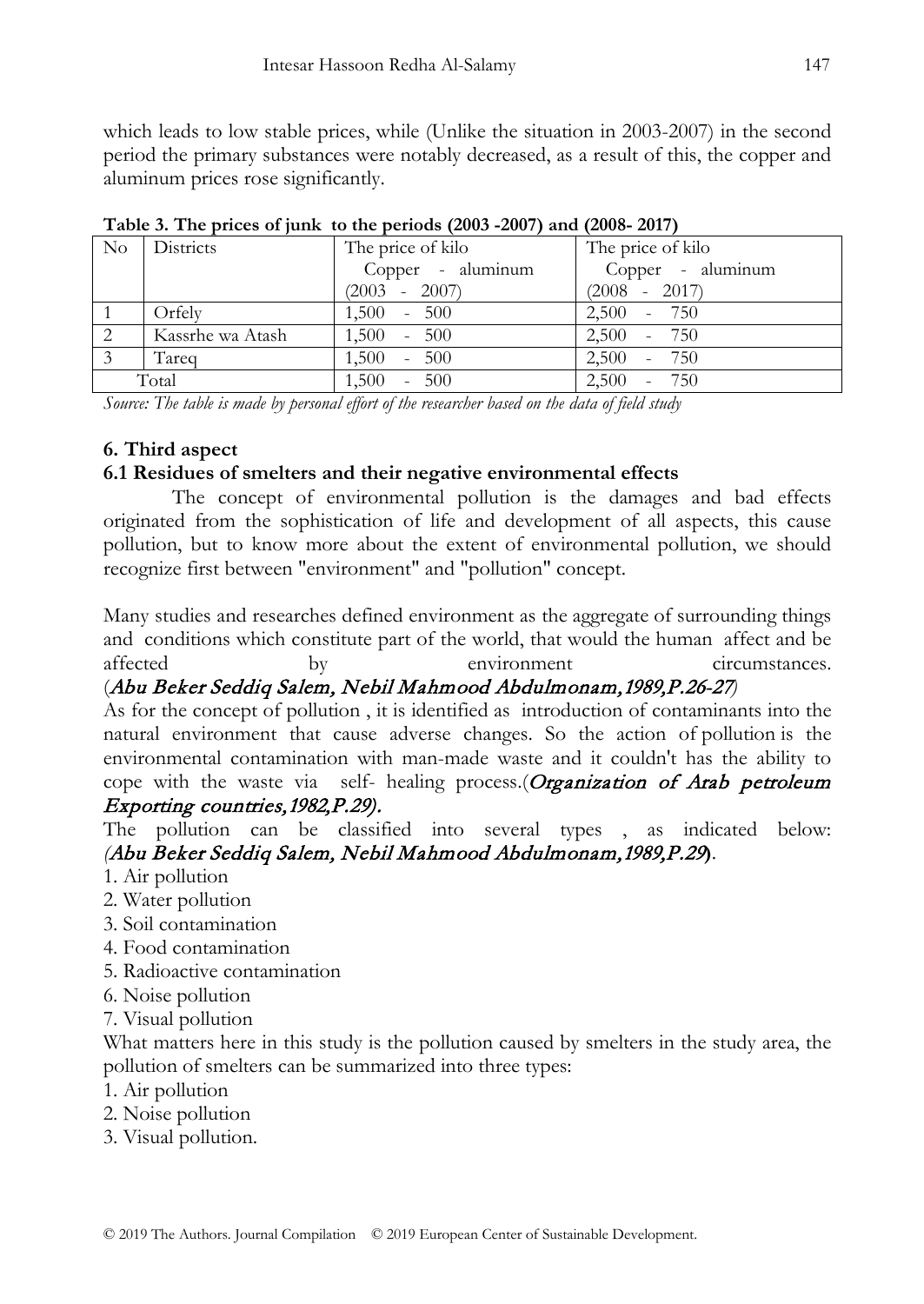### **6.2 First : Air pollution:**

The major cause of air pollution in the study area is the location of the city between two industrial areas: (Jameela and Kassrhe Wa Atash area), in addition to the some factories scattered around the city. The deployment of illegal industries like smelters played big role in polluting the air, because of gases released when the fuel "black oil" get burned and come out from smelters.

The gases of smelters are dangerous and bring considerable damages on the air and the health of people who lives in the area, image (5) shows the pollution.



 *Figure 5. Air pollution due to operating of smelters Source: Field study, 5 – 11- 2017*

#### **6.3 Second: The Visual Pollution**

The dust and gases and residues originated from smelters can cause " visual pollution" it can be created by throwing different kind of industrial trashes in the area, not to mention, the study area is characterized by high population and the people is already complaining about the spread of large amount of wastes which deepen the crisis. Therefore the smelters are responsible for releasing big amount of gases and pollutants (Field study, 5 – 11- 2017).

#### **6.4 Third: Noise Pollution**

The loud and disturbing noises are kinds of pollution, the heavy machines and big equipment – industrial workshops and sounds of cars and alarms, all these elements create noise pollution, and what made matters worse is the phenomenon of smelters that launch big noises during the day even throughout night hours, so the smelters had an impact not only on the workers but people and surrounding areas, it causing serious harm to the human organs especially the ears and psychological state of people in the study area and other side effects like headache and anxiety or pressure *(*Field study, 5 – 11- 2017**).**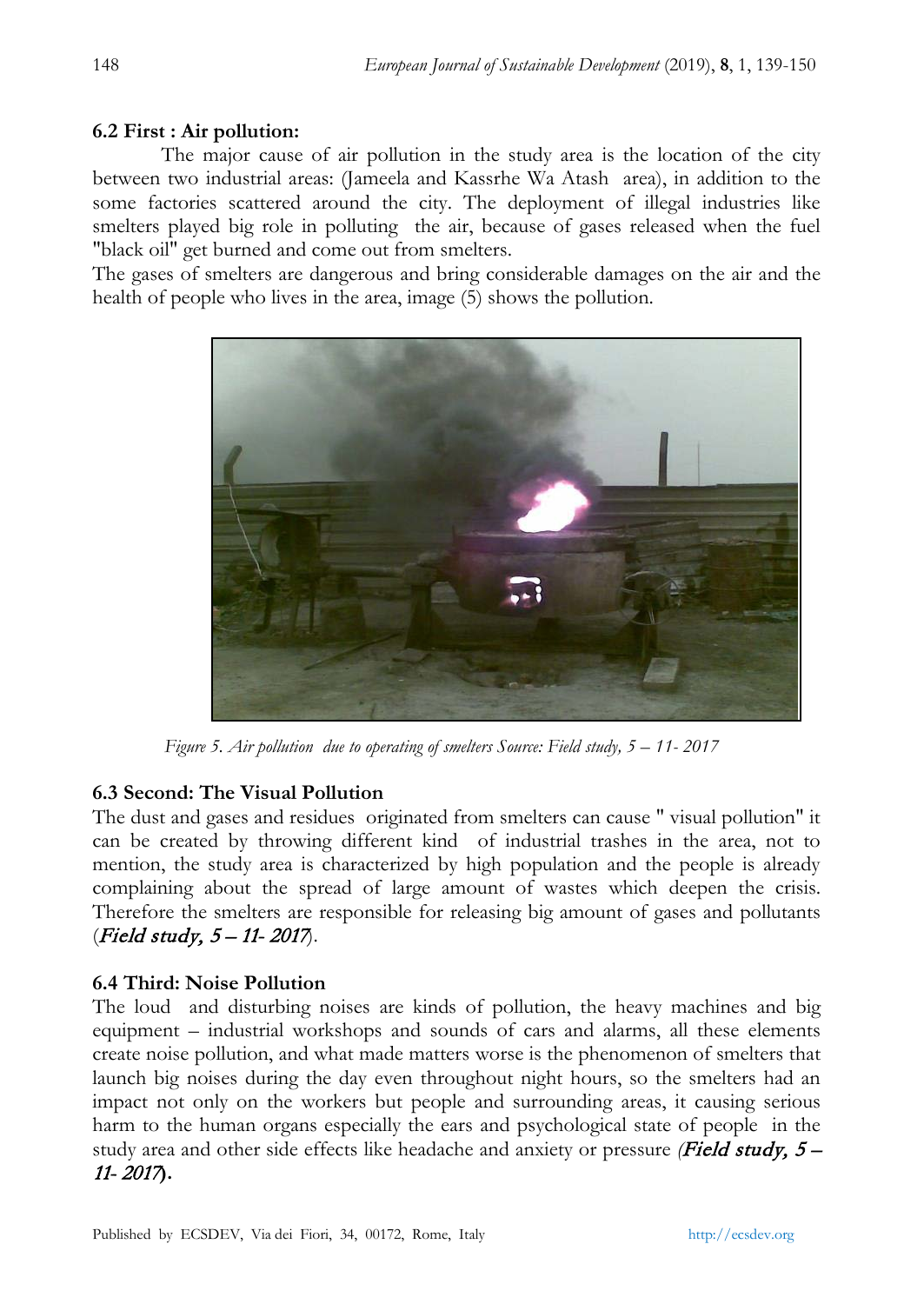# **7. Suggestions**

1.Emphasize on the compulsory education to the kids and teenagers is one of the central tenets, the education bans the prevalence of exploitative child labour and other illegal acts like working in hazardous places like smelters industry.

2. Job creation is the best solution for many jobless university degree holders, this will help them to quit freelance businesses and start new life based on their graduation degrees.

3. Take advantage of the lands that had been overrun by violators, and use these lands in favour of common interest and adopt creative ideas like converting arid or undeveloped regions to green areas or rehabilitate lands for housing purposes.

4. Eliminate all the breaches and excesses occurred inside or on the outskirts of city, because if the lands are uncultivated or unused properly, the violators may exploit those lands in favor of their own interest and open up illegal smelters.

5. The municipality and city hall must remove all the unauthorized or unregistered smelters inside study area.

6. Formulate and activate legislations to protect the public lands from lawbreakers who exploit lands and properties that are not belong to them.

7. Operationalize the role of municipal supervision in the legislations pertaining to the constructions and buildings, to ensure that no one can transgress on the basic schemes of public building or government belongings.

# **Conclusions**

1. There are several main factors have given rise to the phenomenon of smelters, among these reasons : Excessive population growth due to lack of birth control in the city and ongoing internal migration.

2. Many people who don't have educational achievement incline to the free business like establishing smelters or other similar industries, unfortunately there are many people had dropped out of schools owing to difficult living conditions.

3. Absence of the government agencies role which is supposed to put an end to this phenomenon.

4. Proliferation of consumables factories that rely basically on the items of copper and aluminum, thereby encouraging to surface great number of smelters nearby the factories, because they (smelters) are main purveyors for the primary substances (scrap).

5. The prevalence of this phenomenon in the study area had cause serious damages and environmental degradation like (air pollution – visual pollution –noise pollution etc..) which led to direct impact on the health and organs of human body.

# **References**

Abu Beker Seddiq Salem, Nebil Mahmood Abdulmonam, the pollution between the problem and the solution , center of cultural books, Cairo , 1989, P.26-27.

Field study in Kassrhe whe Atash district for months (October – November), 2017. Field study in Orfely district for months (October – November – December ), 2017 Field study in Tareq district for months (October – November), 2017